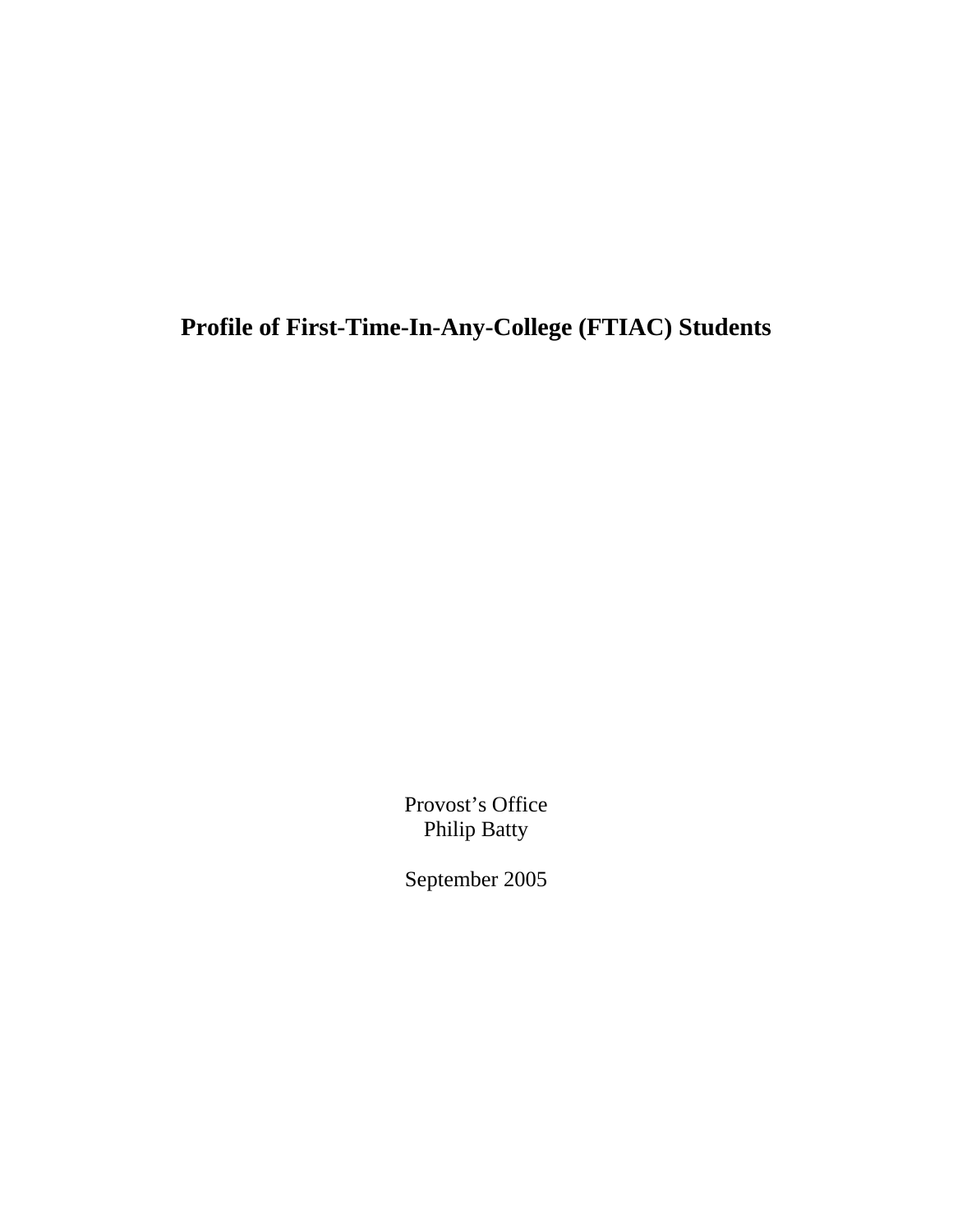A total of 3,472 students entered Grand Valley State University during Fall 2005 as firsttime-in-any-college (FTIAC) students. This report delineates some of the characteristics of this group of students. The tables are divided into the following groups of students.

- 1. Degree-seeking
- 2. Non-degree seeking, dual enrollment at GVSU while in high school

Note: there are no non-degree seeing FTIACS (other then dual-enrolled high school students) for Fall 2005.

|                                           | Degree | Dual             | Total |
|-------------------------------------------|--------|------------------|-------|
| Grandville High School                    | 68     | $\overline{0}$   | 68    |
| West Ottawa High School                   | 60     | $\boldsymbol{0}$ | 60    |
| Jenison High School                       | 51     | 6                | 57    |
| Hudsonville High School                   | 49     | 8                | 57    |
| East Kentwood High School                 | 47     | $\overline{2}$   | 49    |
| Unity Christina High School               | 47     | $\overline{0}$   | 47    |
| <b>Brighton High School</b>               | 45     | $\overline{0}$   | 45    |
| <b>Grand Haven Senior High School</b>     | 39     | 3                | 42    |
| Forest Hills Northern High School         | 39     | $\mathbf{1}$     | 40    |
| Rockford Senior High School               | 38     | $\boldsymbol{0}$ | 38    |
| Zeeland High School                       | 36     | $\overline{2}$   | 38    |
| Forest Hills Central High School          | 31     | $\overline{0}$   | 31    |
| Hamilton High School                      | 30     | 1                | 31    |
| Holland Christian High School             | 30     | $\overline{0}$   | 30    |
| Spring Lake High School                   | 26     | $\overline{3}$   | 29    |
| Muskegon High School                      | 29     | $\overline{0}$   | 29    |
| <b>Holland High School</b>                | 28     | 1                | 29    |
| Coopersville High School                  | 22     | 5                | 27    |
| Eisenhower Senior High School             | 26     | $\overline{0}$   | 26    |
| <b>Farmington High School</b>             | 25     | $\boldsymbol{0}$ | 25    |
| <b>Grand Rapids Christian High School</b> | 24     | $\overline{0}$   | 24    |
| <b>Byron Center Senior High School</b>    | 24     | $\overline{0}$   | 24    |
| Calendonia High School                    | 23     | $\overline{0}$   | 23    |
| Allendale High School                     | 15     | 8                | 23    |
| Lake Orion Community High School          | 22     | $\overline{0}$   | 22    |
| South Christian High School               | 21     | $\overline{0}$   | 21    |
| Pickney Community High School             | 20     | $\boldsymbol{0}$ | 20    |
| Northview High School                     | 20     | $\overline{0}$   | 20    |
| all others                                | 2481   | 16               | 2497  |

#### *High School Attended*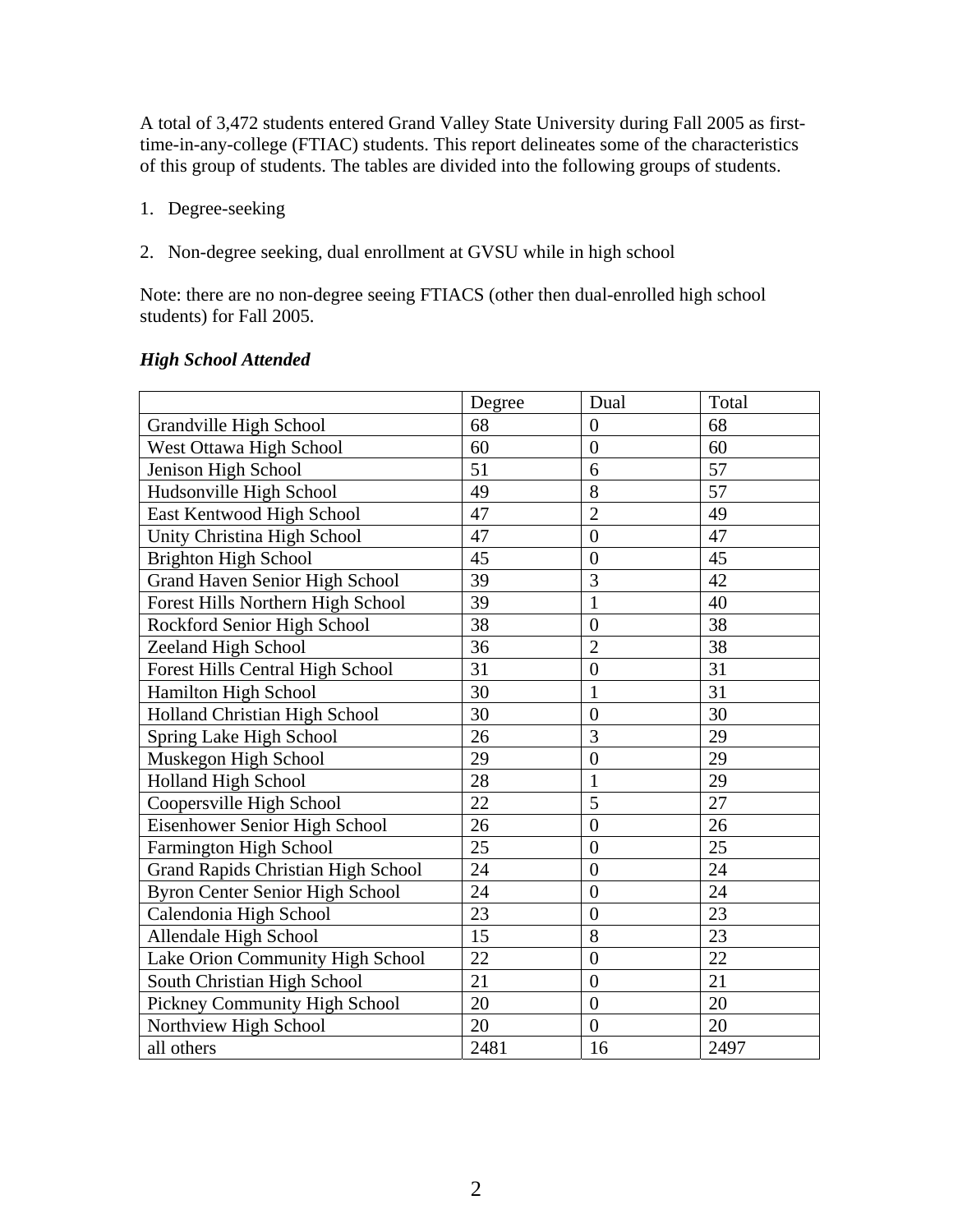*Sex* 

| sex    | degree          | dual | total           |
|--------|-----------------|------|-----------------|
| Female | 2.227<br>4.44 I | 30   | 2.25<br>ل∟∡ ک   |
| Male   | .,189           | 26   | 1.415           |
| total  | 3,416           | 56   | 17 <sup>o</sup> |

#### *Ethnic Background*

| <b>Ethnic Background</b>       | degree | dual | total |
|--------------------------------|--------|------|-------|
| Asian                          | 138    |      | 140   |
| Black, not Hispanic            | 236    |      | 236   |
| Hispanic                       | 114    |      | 115   |
| American Indian/Alaskan Native |        |      |       |
| White, not of Hispanic origin  | 2,874  |      | 2,925 |
| Other                          | 45     |      | 40    |
| all                            | 3416   | 56   | 3472  |

### *Full-Time vs. Part-Time*

| <b>Status</b> | degree | dual | total  |
|---------------|--------|------|--------|
| full-time     | 3,407  |      | 3,407  |
| part-time     |        | 56   |        |
| all           | 3,416  | 56   | $4\pi$ |

## *Major (degree-seeking students only)*

| Major                        | #              |
|------------------------------|----------------|
| accounting                   | 16             |
| advertising/public relations | 28             |
| anthropology                 | 6              |
| art $&$ design               | 62             |
| athletic training            | 56             |
| behavioral science           | $\overline{4}$ |
| biology                      | 52             |
| biomedical science           | 53             |
| biopsychology                | $\mathfrak{D}$ |
| broadcasting                 | 18             |
| business economics           |                |
| business, general            | 35             |
| cell & molecular biology     | 8              |
| chemistry                    | 18             |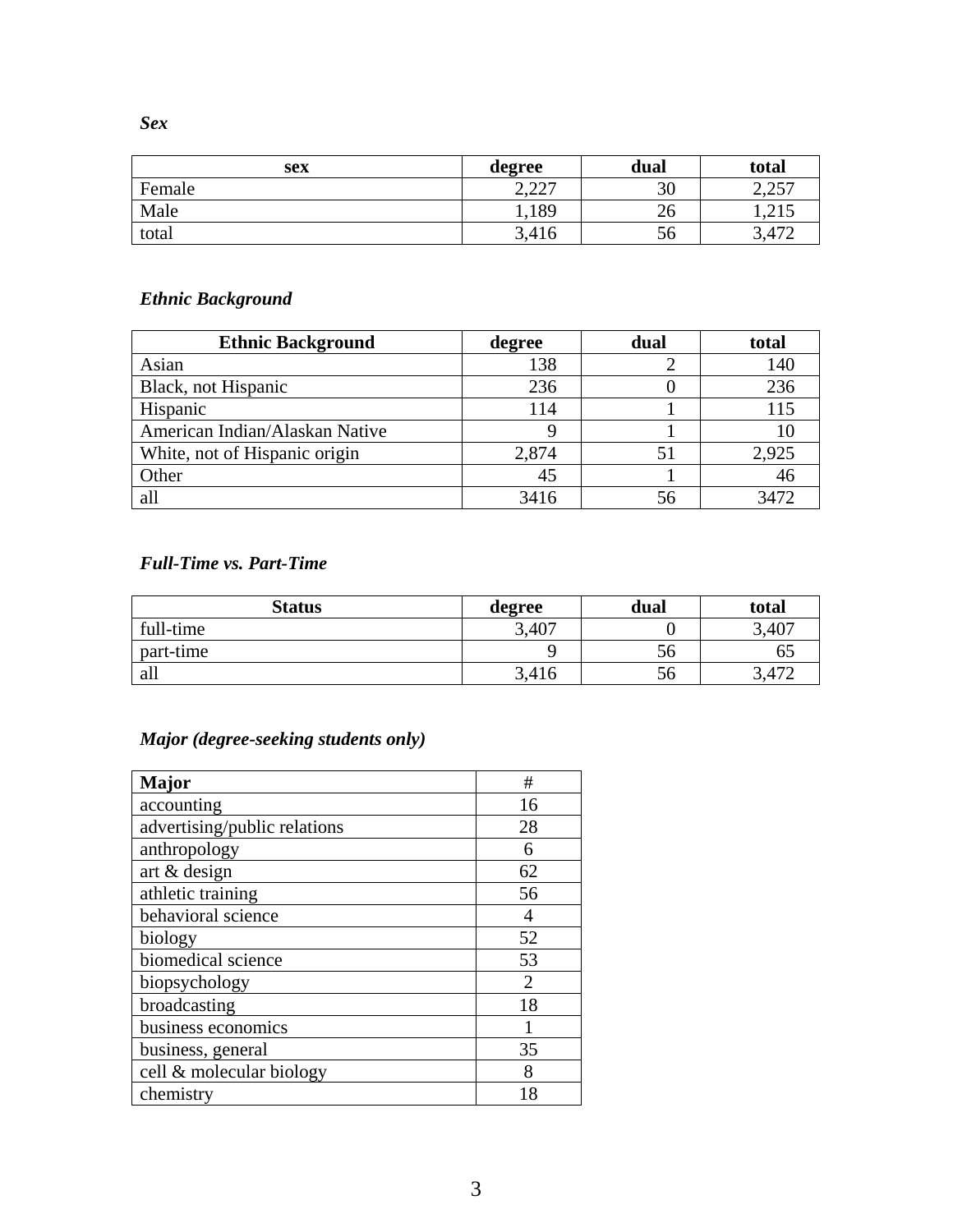| <b>Major</b>                     | #                |
|----------------------------------|------------------|
| the classical tradition          | $\overline{c}$   |
| clinical laboratory sciences     | 4                |
| communications                   | 29               |
| criminal justice                 | 31               |
| dance                            | 10               |
| earth science                    | 3                |
| economics                        | $\mathbf{1}$     |
| english                          | 67               |
| film & video                     | 45               |
| finance                          | 7                |
| french                           | $\overline{4}$   |
| geochemistry                     | $\overline{0}$   |
| geography                        | $\overline{0}$   |
| geology                          | $\overline{4}$   |
| german                           | 0                |
| greek                            | $\overline{0}$   |
| health communications            | 3                |
| health professions               | 3                |
| health science                   | 20               |
| history                          | 27               |
| hospitality & tourism management | 14               |
| integrated science               | 11               |
| international business           | 11               |
| international relations          | $\overline{7}$   |
| journalism                       | 19               |
| legal studies                    | 8                |
| liberal studies                  | $\mathbf{1}$     |
| management                       | 5                |
| marketing                        | $\overline{7}$   |
| mathematics                      | 60               |
| music                            | 17               |
| natural resource management      | 7                |
| nursing                          | 45               |
| occupational safety              | $\mathbf{1}$     |
| philosophy                       | $\boldsymbol{0}$ |
| photography                      | 15               |
| physical education               | 13               |
| physics                          | 5                |
| political science                | 18               |
| pre-business                     | 274              |
| pre-computer science             | 28               |
| pre-economics                    | $\mathbf{1}$     |
| pre-engineering                  | 133              |
| pre-health                       | 206              |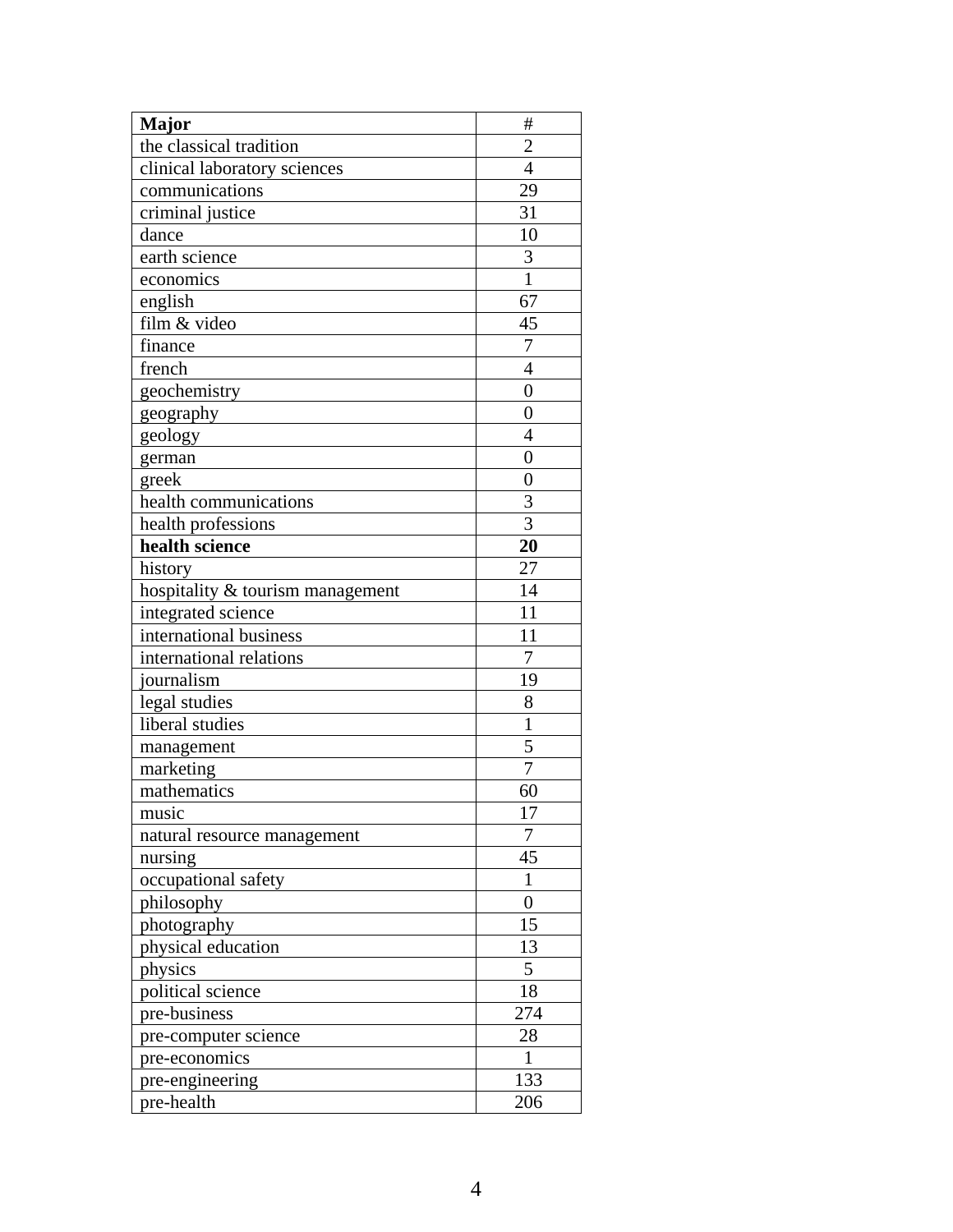| <b>Major</b>                 | #              |
|------------------------------|----------------|
| pre-information systems      | 12             |
| pre-liberal studies          | $\theta$       |
| pre-medical imaging          | 18             |
| pre-medical tech             | 138            |
| pre-nursing                  | 221            |
| pre-nursing RN               | $\overline{0}$ |
| pre-physical therapy         | 70             |
| psychology                   | 65             |
| public administration        | $\overline{2}$ |
| recreation                   |                |
| russian studies              | $\theta$       |
| social studies group         | 25             |
| social work                  | 10             |
| sociology                    | 8              |
| spanish                      | 15             |
| special education psychology | 34             |
| statistics                   | 1              |
| theatre                      | 3              |
| writing                      |                |
| undeclared                   | 1,281          |
| all                          | 3,416          |

# *County of Residence (Michigan residents only)*

| <b>County of Residence</b> | degree | dual             | total |
|----------------------------|--------|------------------|-------|
| Alcona                     | 1      | $\overline{0}$   |       |
| Alger                      | 3      | $\boldsymbol{0}$ | 3     |
| Allegan                    | 120    | $\mathbf{1}$     | 121   |
| Alpena                     | 5      | $\overline{0}$   | 5     |
| Antrim                     | 12     | $\overline{0}$   | 12    |
| Bay                        | 14     | $\boldsymbol{0}$ | 14    |
| Benzie                     | 12     | $\boldsymbol{0}$ | 12    |
| Berrien                    | 43     | $\boldsymbol{0}$ | 43    |
| <b>Branch</b>              | 6      | $\boldsymbol{0}$ | 6     |
| Baraga                     | 3      | $\boldsymbol{0}$ | 3     |
| <b>Barry</b>               | 25     | $\boldsymbol{0}$ | 25    |
| Calhoun                    | 41     | $\boldsymbol{0}$ | 41    |
| Cass                       | 8      | $\overline{0}$   | 8     |
| Charlevoix                 | 16     | $\overline{0}$   | 16    |
| Cheboygan                  | 6      | $\overline{0}$   | 6     |
| Chippewa                   | 4      | $\overline{0}$   | 4     |
| Clare                      | 5      | $\overline{0}$   | 5     |
| Clinton                    | 42     | $\overline{0}$   | 42    |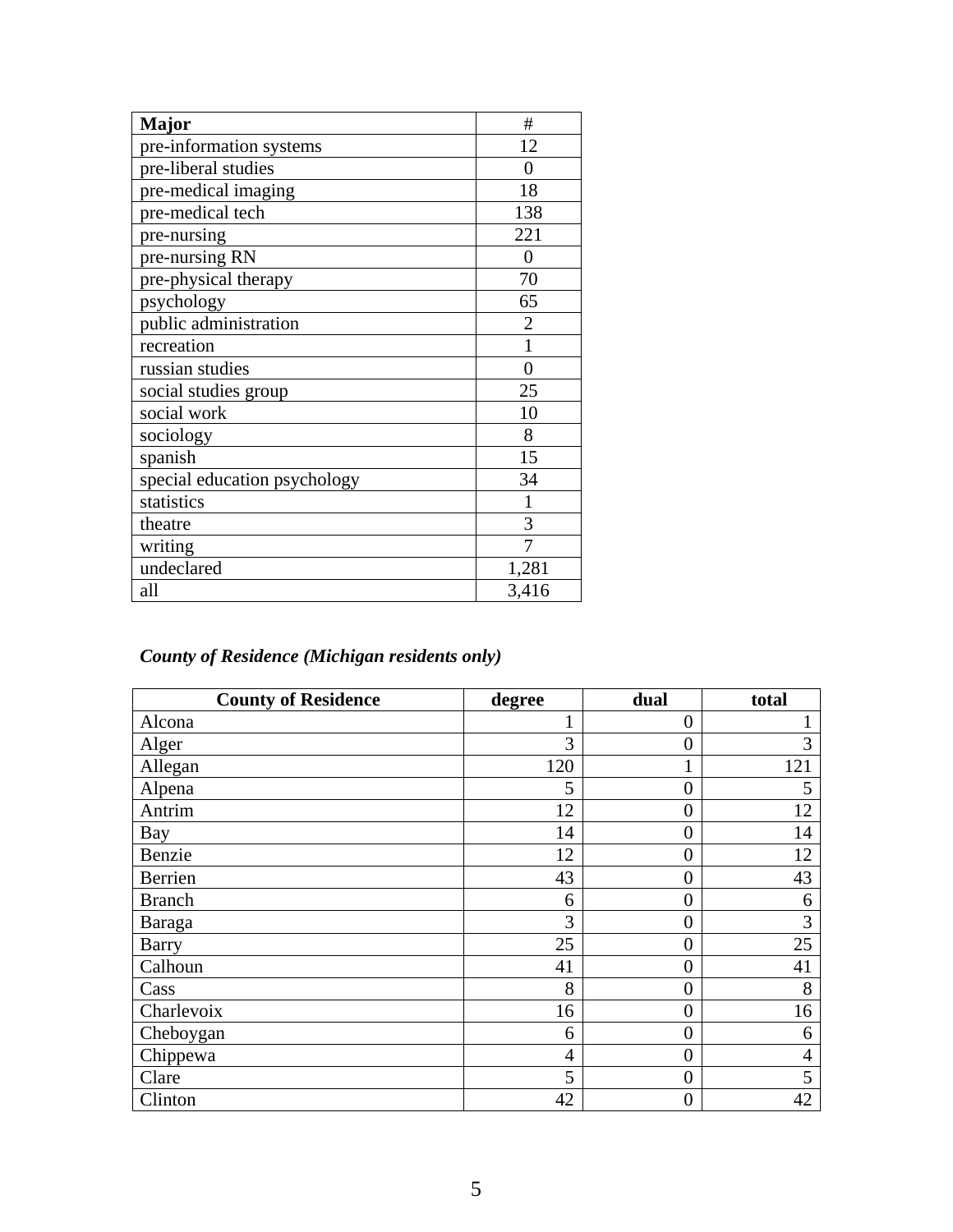| <b>County of Residence</b> | degree           | dual             | total          |
|----------------------------|------------------|------------------|----------------|
| Crawford                   | $\overline{4}$   | $\boldsymbol{0}$ | $\overline{4}$ |
| Delta                      | $\overline{7}$   | $\boldsymbol{0}$ | $\overline{7}$ |
| Dickinson                  | 7                | $\boldsymbol{0}$ | $\overline{7}$ |
| Eaton                      | 47               | $\boldsymbol{0}$ | 47             |
| Emmet                      | 15               | $\boldsymbol{0}$ | 15             |
| Genesee                    | 73               | $\boldsymbol{0}$ | 73             |
| Gratiot                    | 11               | $\boldsymbol{0}$ | 11             |
| <b>Grand Traverse</b>      | 34               | $\boldsymbol{0}$ | 34             |
| Hillsdale                  | 8                | $\boldsymbol{0}$ | 8              |
| Houghton                   | 5                | $\boldsymbol{0}$ | $\overline{5}$ |
| Huron                      | 8                | $\boldsymbol{0}$ | 8              |
| Ingham                     | 70               | $\boldsymbol{0}$ | 70             |
| Ionia                      | 27               | $\mathbf{1}$     | 28             |
| Iosco                      | $\overline{4}$   | $\boldsymbol{0}$ | $\overline{4}$ |
| Iron                       | $\overline{4}$   | $\boldsymbol{0}$ | $\overline{4}$ |
| Isabella                   | 12               | $\boldsymbol{0}$ | 12             |
| Jackson                    | 37               | $\overline{0}$   | 37             |
| Kent                       | 543              | 10               | 553            |
| Kalkaska                   | $\overline{4}$   | $\boldsymbol{0}$ | $\overline{4}$ |
| Kalamazoo                  | 81               | $\boldsymbol{0}$ | 81             |
| Lake                       | $\overline{2}$   | $\boldsymbol{0}$ | $\overline{2}$ |
| Lapeer                     | 29               | $\boldsymbol{0}$ | 29             |
| Leelanau                   | $\overline{7}$   | $\boldsymbol{0}$ | $\overline{7}$ |
| Lenawee                    | 23               | $\boldsymbol{0}$ | 23             |
| Livingston                 | 106              | $\boldsymbol{0}$ | 106            |
| Luce                       | 1                | $\boldsymbol{0}$ | 1              |
| Manistee                   | 6                | $\overline{0}$   | 6              |
| Marquette                  | 16               | $\boldsymbol{0}$ | 16             |
| Mason                      | 17               | $\boldsymbol{0}$ | 17             |
| Macomb                     | 188              | $\boldsymbol{0}$ | 188            |
| Mackinac                   | $\boldsymbol{7}$ | $\boldsymbol{0}$ | 7 <sup>1</sup> |
| Mecosta                    | 8                | $\overline{0}$   | 8              |
| Menominee                  | 3                | $\boldsymbol{0}$ | $\overline{3}$ |
| Midland                    | 31               | $\boldsymbol{0}$ | 31             |
| Missaukee                  | 5                | $\boldsymbol{0}$ | 5              |
| Monroe                     | 21               | $\boldsymbol{0}$ | 21             |
| Montcalm                   | 23               | $\boldsymbol{0}$ | 23             |
| Muskegon                   | 98               | 3                | 101            |
| Newaygo                    | 26               | $\boldsymbol{0}$ | 26             |
| Oakland                    | 319              | $\boldsymbol{0}$ | 319            |
| Oceana                     | 14               | $\boldsymbol{0}$ | 14             |
| Ogemaw                     | 3                | $\boldsymbol{0}$ | 3              |
| Ontonagon                  | $\overline{4}$   | $\boldsymbol{0}$ | $\overline{4}$ |
| Oscoda                     | 3                | $\boldsymbol{0}$ | $\overline{3}$ |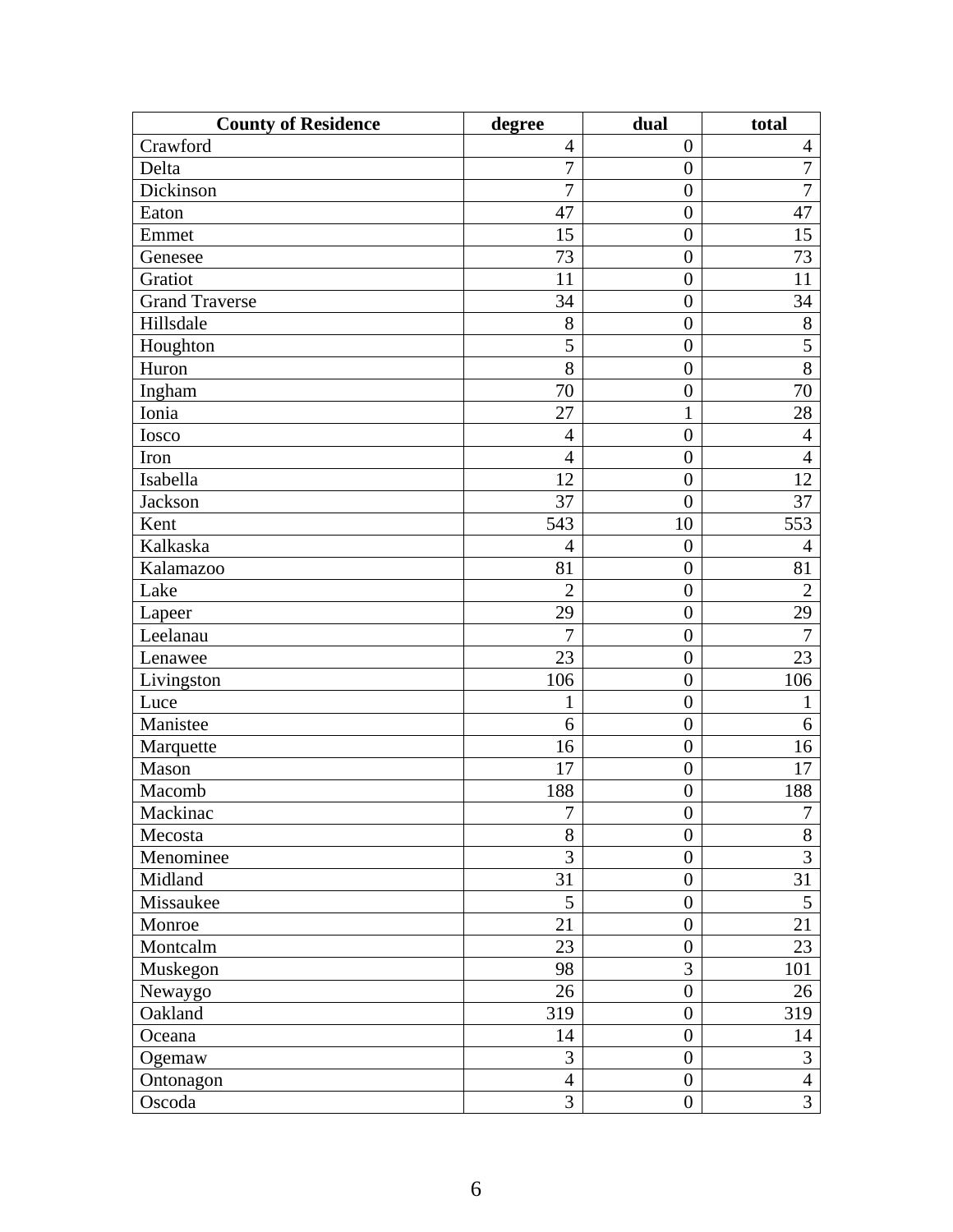| <b>County of Residence</b> | degree | dual             | total |
|----------------------------|--------|------------------|-------|
| Osceola                    | 9      | $\overline{0}$   | 9     |
| Otsego                     | 14     | 0                | 14    |
| Ottawa                     | 416    | 40               | 456   |
| Presque Isle               | 3      | $\overline{0}$   | 3     |
| Roscommon                  | 5      | $\overline{0}$   | 5     |
| Saginaw                    | 21     | $\overline{0}$   | 21    |
| Sanilac                    | 17     | 0                | 17    |
| Schoolcraft                |        | $\boldsymbol{0}$ |       |
| Shiawassee                 | 18     | $\overline{0}$   | 18    |
| St Clair                   | 32     | $\overline{0}$   | 32    |
| St Joseph                  | 19     | $\overline{0}$   | 19    |
| Tuscola                    | 18     | $\overline{0}$   | 18    |
| Vanburen                   | 17     | $\boldsymbol{0}$ | 17    |
| Washtenaw                  | 51     | $\overline{0}$   | 51    |
| Wayne                      | 255    | $\boldsymbol{0}$ | 255   |
| Wexford                    | 21     | $\overline{0}$   | 21    |

### *Other States & Countries*

| <b>State or Country of Residence</b> | degree         | dual             | total          |
|--------------------------------------|----------------|------------------|----------------|
| Arkansas                             | $\mathbf{1}$   | $\overline{0}$   |                |
| California                           |                | $\overline{0}$   |                |
| Delaware                             |                | $\overline{0}$   |                |
| Hawaii                               |                | $\boldsymbol{0}$ |                |
| Illinois                             | 109            | $\boldsymbol{0}$ | 109            |
| Indiana                              | 20             | $\overline{0}$   | 20             |
| Maryland                             | $\overline{2}$ | $\overline{0}$   | 2              |
| Michigan                             | 3245           | 55               | 3300           |
| Minnesota                            | $\overline{2}$ | $\overline{0}$   | $\overline{2}$ |
| North Carolina                       | $\overline{2}$ | $\overline{0}$   | $\overline{2}$ |
| New Jersey                           | $\overline{0}$ | 1                | 1              |
| Ohio                                 | 8              | $\overline{0}$   | 8              |
| Tennessee                            |                | $\overline{0}$   |                |
| Texas                                | 5              | $\overline{0}$   | 5              |
| Virginia                             |                | $\overline{0}$   |                |
| Washington                           |                | $\overline{0}$   |                |
| Wisconsin                            | 4              | $\overline{0}$   | 4              |
|                                      |                |                  |                |
| Azerbaijan                           |                | $\overline{0}$   |                |
| Canada                               | 4              | $\boldsymbol{0}$ | 4              |
| Denmark                              |                | $\boldsymbol{0}$ |                |
| El Salvador                          |                | $\boldsymbol{0}$ | 1              |
| India                                | $\overline{2}$ | $\overline{0}$   | $\overline{2}$ |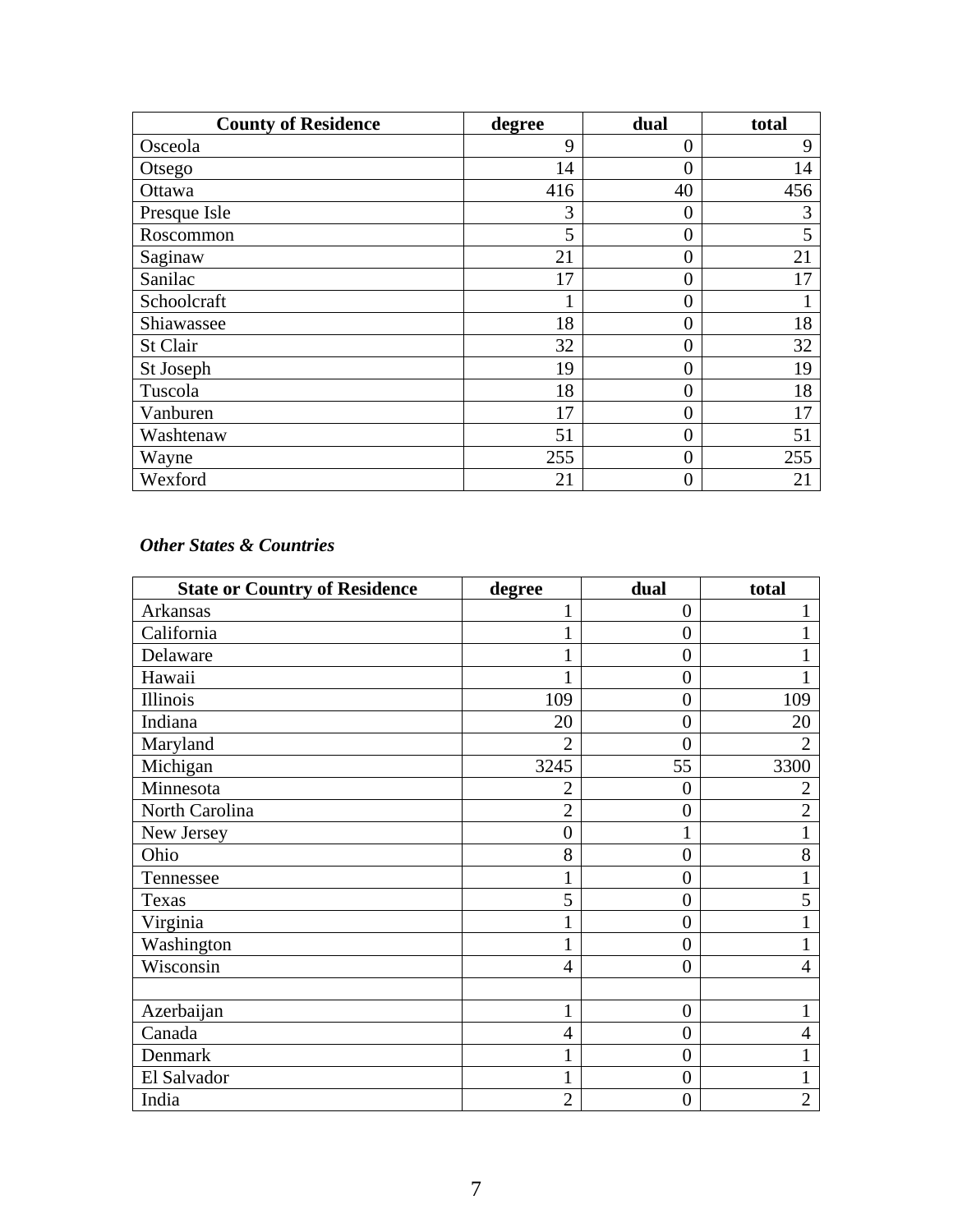| <b>State or Country of Residence</b> | degree | dual | total |
|--------------------------------------|--------|------|-------|
| Russia                               |        |      |       |
| Trinidad                             |        |      |       |
| <b>United States</b>                 | 3404   | 56   | 3460  |
| Zimbabwe                             |        |      |       |
| All                                  | 3416   | 56   |       |

# *Where Living*

| <b>Housing Location</b> | degree | dual | total |
|-------------------------|--------|------|-------|
| off-campus              | 653    |      | 709   |
| in campus owned housing | 2,763  |      | 2,763 |

# *ACT Composite Score*

| <b>ACT Composite Score Range</b>   | degree |
|------------------------------------|--------|
| $28 - 36$                          | 471    |
| $25 - 27$                          | 789    |
| $22 - 24$                          | 1,127  |
| $18 - 21$                          | 915    |
| $15 - 17$                          | 69     |
| $01 - 14$                          | 3      |
| not available                      | 42     |
|                                    |        |
| mean                               | 23.63  |
| median                             | 23     |
| $\overline{75}$ <sup>th</sup> %ile | 26     |
| $2\overline{5^{th}}$<br>%ile       | 21     |

#### *History of Mean ACT Scores*

| entered fall | degree |
|--------------|--------|
| 2000         | 22.9   |
| 2001         | 22.8   |
| 2002         | 23.2   |
| 2003         | 23.3   |
| 2004         | 23.6   |
| 2005         | 23.6   |